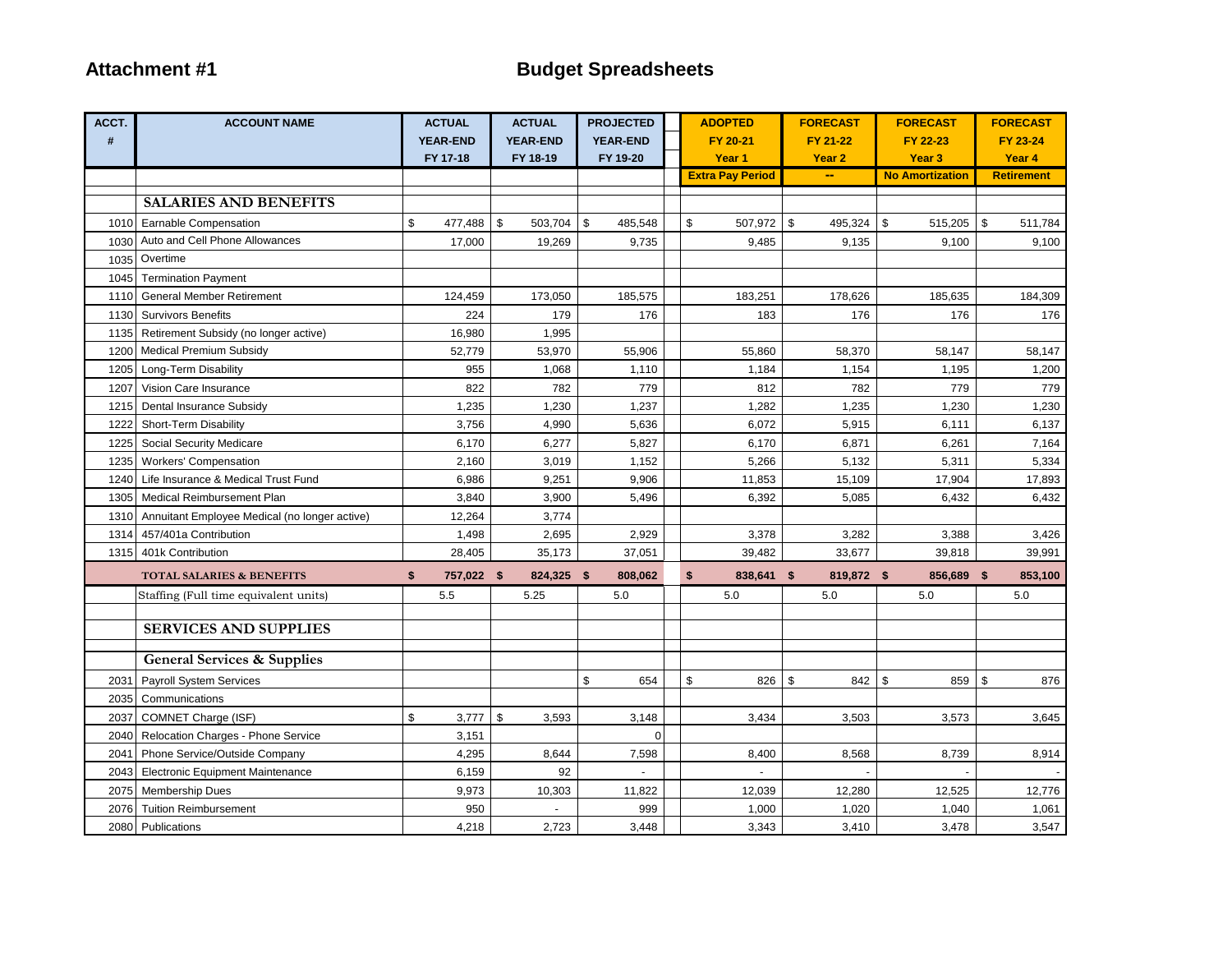| ACCT. | <b>ACCOUNT NAME</b>                          | <b>ACTUAL</b>   | <b>ACTUAL</b>   | <b>PROJECTED</b>      | <b>ADOPTED</b>           | <b>FORECAST</b>   | <b>FORECAST</b>        | <b>FORECAST</b>   |
|-------|----------------------------------------------|-----------------|-----------------|-----------------------|--------------------------|-------------------|------------------------|-------------------|
| #     |                                              | <b>YEAR-END</b> | <b>YEAR-END</b> | <b>YEAR-END</b>       | FY 20-21                 | FY 21-22          | FY 22-23               | FY 23-24          |
|       |                                              | FY 17-18        | FY 18-19        | FY 19-20              | Year <sub>1</sub>        | Year <sub>2</sub> | Year <sub>3</sub>      | Year 4            |
|       |                                              |                 |                 |                       | <b>Extra Pay Period</b>  | --                | <b>No Amortization</b> | <b>Retirement</b> |
|       | 2085 Legal Notices                           | 20,698          | 21,188          | 12,180                | 11,250                   | 11,475            | 11,705                 | 11,939            |
|       | 2090 Building Expense                        | 103,019         | 6,466           | 7,627                 | 7,000                    | 7,140             | 7,283                  | 7,428             |
|       | 2115 Computer Software                       | 1,707           | 3,054           | 2,259                 | 3,054                    | 3,115             | 3,178                  | 3,241             |
| 2125  | Inventoriable Equipment                      |                 |                 |                       |                          |                   |                        |                   |
| 2130  | <b>Moving Expenses</b>                       |                 |                 |                       |                          |                   |                        |                   |
| 2135  | <b>Utilities</b>                             |                 |                 | 2,557                 |                          |                   |                        |                   |
| 2180  | Electricity                                  | 2,778           | 3,576           | 5,817                 | 7,200                    | 7,344             | 7,491                  | 7,641             |
| 2182  | Electricity                                  | 2,372           |                 | $\blacksquare$        |                          |                   |                        |                   |
| 2195  | Reimbursement Services and Supplies          |                 |                 |                       |                          |                   |                        |                   |
| 2245  | Other Insurance                              | 10,013          | 14,285          | 12,683                | 14,238                   | 14,523            | 14,813                 | 15,109            |
|       | 2305 General Office Expense                  | 8,629           | 4,918           | 4,354                 | 1,250                    | 1,275             | 1,301                  | 1,327             |
| 2308  | <b>Credit Card Clearing Account</b>          | 2,046           | (1, 276)        | 311                   |                          |                   |                        |                   |
| 2309  | Visa Temp Card                               |                 |                 |                       |                          |                   |                        |                   |
| 2310  | Postage - Direct Charge                      | 14,683          | 7,121           | 9,201                 | 5,316                    | 5,422             | 5,531                  | 5,641             |
| 2315  | <b>Records Storage</b>                       | 606             | 808             | 1,305                 | 900                      | 918               | 936                    | 955               |
| 2316  | Surplus Handling                             |                 |                 | $\tilde{\phantom{a}}$ |                          |                   |                        |                   |
| 2323  | <b>Reproduction Services</b>                 | 2,000           | 162             |                       | $\blacksquare$           |                   |                        |                   |
| 2335  | <b>Temporary Services</b>                    | 132             | 699             | 89                    | $\overline{\phantom{a}}$ |                   |                        |                   |
|       |                                              |                 |                 |                       |                          |                   |                        |                   |
|       | <b>Consultant &amp; Special Services:</b>    |                 |                 |                       |                          |                   |                        |                   |
| 2400  | Legal Counsel                                | 130,898         | 94,182          | 39,584                | 30,870                   | 31,487            | 35,496                 | 39,787            |
| 2405  | Auditing                                     | 10,819          | 8,000           | 14,528                | 11,668                   | 11,901            | 12,139                 | 12,382            |
|       | 2410 Data Processing                         |                 | 12,851          | 11,255                | 8,439                    | 8,608             | 8,780                  | 8,956             |
|       | 2414 Application Development Maint.          |                 |                 |                       |                          |                   |                        |                   |
| 2415  | COWCAP                                       | 8,458           | 10,109          | 13,328                | 7,345                    | 7,492             | 7,642                  | 7,795             |
| 2416  | <b>Enterprise Printing</b>                   |                 |                 | 36                    | 31                       | 32                | 32                     | 33                |
| 2418  | <b>Enterprise Data Storage</b>               |                 |                 | 8,459                 | 7,200                    | 7,344             | 7,491                  | 7,641             |
| 2420  | <b>Wireless Device Access</b>                | 199             | 300             | 262                   | 286                      | 292               | 298                    | 303               |
| 2421  | <b>Desktop Support Services</b>              | 15,568          | 17,417          | 14,761                | 15,085                   | 15,387            | 15,695                 | 16,009            |
| 2424  | <b>Environmental Consultant</b>              | 8,590           | 10,605          | 25,526                | 10,600                   | 10,812            | 11,028                 | 11,249            |
| 2444  | <b>Security Services</b>                     | 1,267           | 480             | 691                   | 492                      | 502               | 512                    | 522               |
| 2445  | <b>Other Professional Services</b>           | 137,937         | 96,029          | 64,545                | 34,161                   | 46,071            | 44,072                 | 45,093            |
| 2449  | Outside Legal (Litigation & Special Counsel) |                 | 3,216           | 4,115                 |                          |                   |                        |                   |
| 2450  | <b>Application Development Support</b>       |                 |                 |                       | $\sim$                   | 15,000            | 10,000                 | 10,000            |
|       | 2460 GIMS Charges                            | 13,500          | 13,518          | 13,500                | 16,500                   | 16,830            | 17,167                 | 17,510            |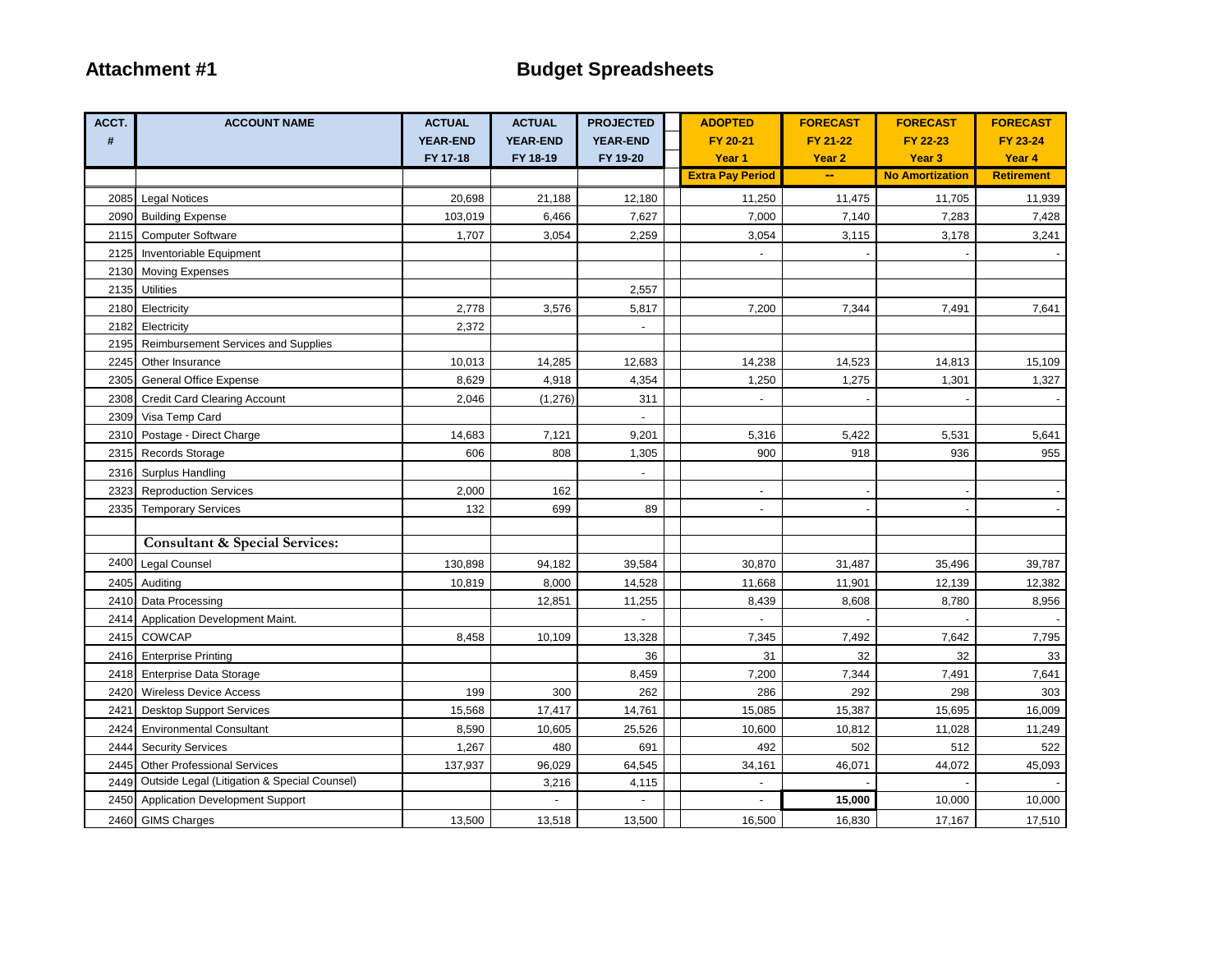| ACCT. | <b>ACCOUNT NAME</b>                                  | <b>ACTUAL</b>      | <b>ACTUAL</b>   | <b>PROJECTED</b>     | <b>ADOPTED</b>          | <b>FORECAST</b>          | <b>FORECAST</b>        |      | <b>FORECAST</b>   |
|-------|------------------------------------------------------|--------------------|-----------------|----------------------|-------------------------|--------------------------|------------------------|------|-------------------|
| $\#$  |                                                      | <b>YEAR-END</b>    | <b>YEAR-END</b> | <b>YEAR-END</b>      | FY 20-21                | FY 21-22                 | FY 22-23               |      | FY 23-24          |
|       |                                                      | FY 17-18           | FY 18-19        | FY 19-20             | Year <sub>1</sub>       | Year <sub>2</sub>        | Year <sub>3</sub>      |      | Year 4            |
|       |                                                      |                    |                 |                      | <b>Extra Pay Period</b> | $\overline{\phantom{a}}$ | <b>No Amortization</b> |      | <b>Retirement</b> |
|       |                                                      |                    |                 |                      |                         |                          |                        |      |                   |
|       | Lease/Purchases:                                     |                    |                 |                      |                         |                          |                        |      |                   |
| 2895  | Rent/Lease Equipment (copier)                        | 6,034              | 5,289           | 6,004                | 5,100                   | 5,202                    | 5,306                  |      | 5,412             |
| 2905  | Office/Hearing Chamber Rental                        | 100,455            | 99,052          | 99,474               | 101,201                 | 103,225                  | 71,629                 |      | 73,062            |
|       |                                                      |                    |                 | $\blacksquare$       |                         |                          |                        |      |                   |
|       | <b>Travel Related Expenses:</b>                      |                    |                 |                      |                         |                          |                        |      |                   |
|       | 2940 Private Mileage                                 | 4,374              | 4,952           | 4,025                | 4,632                   | 4,725                    | 4,819                  |      | 4,916             |
|       | 2941 Conference/Training                             | 5,422              | 5,231           | 5,205                | 4,710                   | 4,804                    | 4,900                  |      | 4,998             |
|       | 2942 Hotel                                           | 6,739              | 5,886           | 6,151                | 7,610                   | 7,762                    | 7,917                  |      | 8,076             |
|       | 2943 Meals                                           | 780                | 456             | 724                  | 1,100                   | 1,122                    | 1,144                  |      | 1,167             |
|       | 2944 Car Rental                                      | 260                |                 |                      |                         |                          |                        |      |                   |
|       | 2945 Air Travel                                      | 3,291              | 1,011           | 1,792                | 800                     | 816                      | 832                    |      | 849               |
|       | 2946 Other Travel                                    | 665                | 122             | 848                  | 300                     | 306                      | 312                    |      | 318               |
|       |                                                      |                    |                 |                      |                         |                          |                        |      |                   |
|       | Other:                                               |                    |                 | $\Omega$             |                         |                          |                        |      |                   |
|       | 5012 Services Out (Staples)                          | 185                | 283             | 2619.44              | 3,600                   | 3,672                    | 3,745                  |      | 3,820             |
|       |                                                      |                    |                 |                      |                         |                          |                        |      |                   |
|       | <b>TOTAL SERVICES &amp; SUPPLIES</b>                 | \$<br>656,644 \$   | 475,345 \$      | 423,483              | \$<br>350,981 \$        | 384,226 \$               | 353,410 \$             |      | 363,999           |
|       |                                                      |                    |                 |                      |                         |                          |                        |      |                   |
|       | <b>TOTAL EXPENDITURES</b>                            | \$<br>1,413,665 \$ | 1,299,670 \$    | 1,231,546            | \$<br>1,189,622 \$      | 1,204,099 \$             | 1,210,099              | -\$  | 1,217,099         |
|       |                                                      |                    |                 |                      |                         |                          |                        |      |                   |
|       | <b>RESERVES</b> (Increases)                          |                    |                 |                      |                         |                          |                        |      |                   |
|       | 6000 Contingency (Assigned)                          |                    |                 |                      |                         |                          |                        |      |                   |
|       | 6010 Net Pension Liability Reserve (Committed)       |                    |                 |                      | 43,852                  | 43,852                   | 43,852                 |      | 43,852            |
|       | 6025 General Reserve (Assigned)                      |                    |                 |                      |                         | 25,000                   | 25,000                 |      | 25,000            |
|       | 6030 Compensated Absences Reserve (Committed)        |                    |                 |                      | 32,477                  | 23,000                   | 20,000                 |      | 13,000            |
|       | 6035 Salary Reserve for Extra Pay Period (Committed) |                    |                 |                      |                         | 3,000                    | 3,000                  |      | 3,000             |
|       | <b>TOTAL CONTINGENCIES &amp; RESERVES</b>            | \$<br>ä,           | \$<br>٠         | \$<br>$\blacksquare$ | \$<br>76,329 \$         | 91,852 \$                | 88,852 \$              |      | 81,852            |
|       |                                                      |                    |                 |                      |                         |                          |                        |      |                   |
|       | TOTAL APPROPRIATION                                  | \$<br>1,413,665 \$ | 1,299,670 \$    | 1,231,546            | \$<br>1,265,951 \$      | 1,295,951 \$             | 1,298,951              | - \$ | 1,298,951         |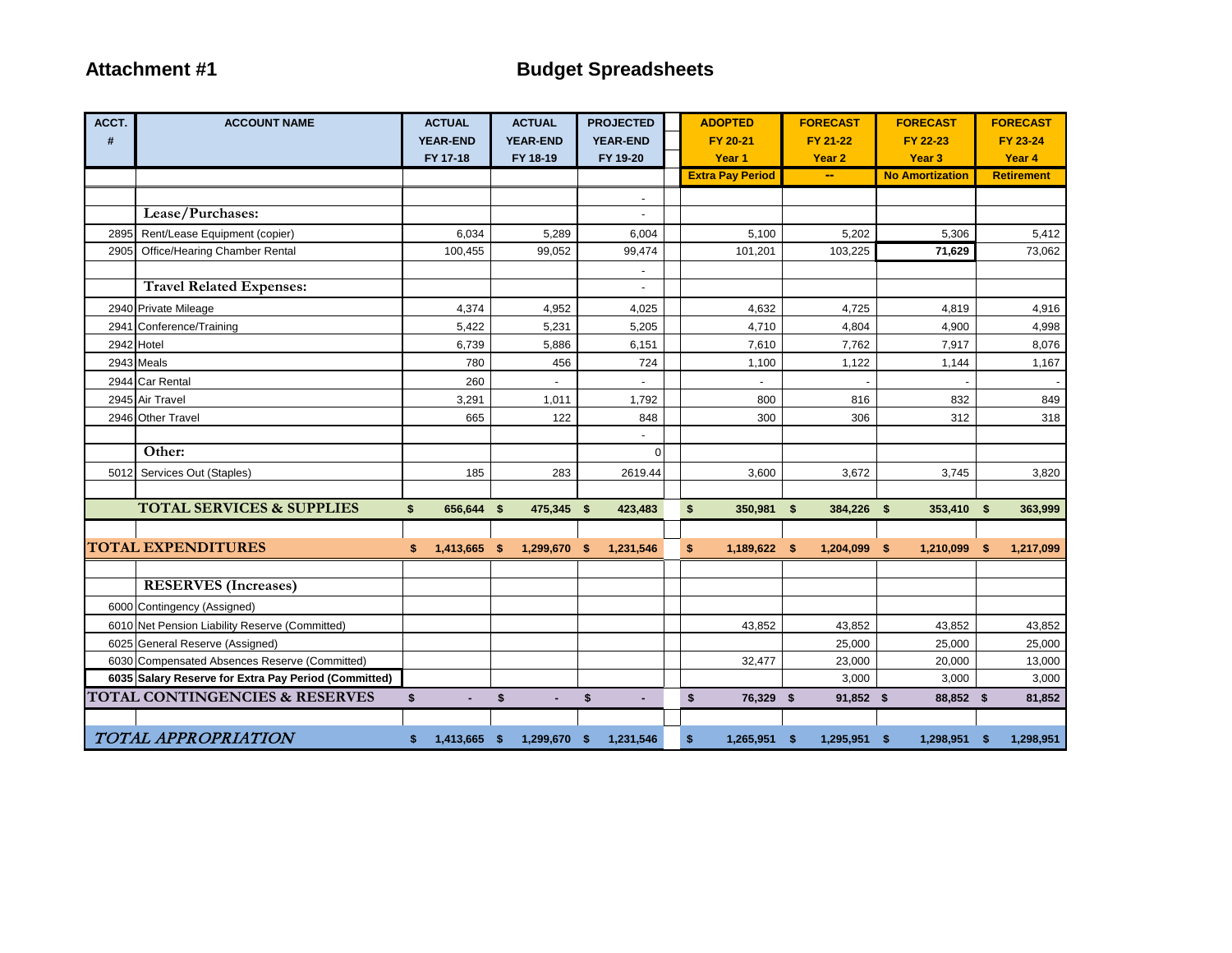| <b>ACCT</b> | <b>ACCOUNT NAME</b>                                                                                 | <b>ACTUAL</b>         | <b>ACTUAL</b>   | <b>ACTUAL</b>    | <b>PROJECTED</b> | <b>ADOPTED</b>          | <b>FORECAST</b>   | <b>FORECAST</b>        | <b>FORECAST</b>   |
|-------------|-----------------------------------------------------------------------------------------------------|-----------------------|-----------------|------------------|------------------|-------------------------|-------------------|------------------------|-------------------|
| #           |                                                                                                     | <b>YEAR-END</b>       | <b>YEAR-END</b> | <b>YEAR-END</b>  | <b>YEAR-END</b>  | FY 20-21                | FY 21-22          | FY 22-23               | FY 23-24          |
|             |                                                                                                     | FY 16-17              | FY 17-18        | FY 18-19         | FY 19-20         | Year 1                  | Year <sub>2</sub> | Year <sub>3</sub>      | Year 4            |
|             |                                                                                                     |                       |                 |                  |                  | <b>Extra Pay Period</b> | ÷.                | <b>No Amortization</b> | <b>Retirement</b> |
|             | <b>CONTRIBUTION REVENUES</b>                                                                        |                       |                 |                  |                  |                         |                   |                        |                   |
|             | Use of Money:                                                                                       |                       |                 |                  |                  |                         |                   |                        |                   |
|             | 8500 Interest                                                                                       | \$<br>$9,318$ \$      | $12,561$ \$     | 16,191           | \$<br>15,823     | \$<br>19,000            | \$<br>$19,000$ \$ | 22,000                 | \$<br>22,000      |
|             |                                                                                                     |                       |                 |                  |                  |                         |                   |                        |                   |
|             | <b>Mandatory Contribution from Governments:</b>                                                     |                       |                 |                  |                  |                         |                   |                        |                   |
|             | 8842 Apportionment                                                                                  | 926,223               | 1,009,583       | 1,105,497        | 1,090,497        | 1,120,497               | 1,150,497         | 1,150,497              | 1,150,497         |
|             |                                                                                                     |                       |                 |                  |                  |                         |                   |                        |                   |
|             | Fees and Deposits (Current Services):                                                               |                       |                 |                  |                  |                         |                   |                        |                   |
|             | 9545 Individual Notice                                                                              | 27,507                | 6,351           | 8,916            | 5,429            | 11,000                  | 11,000            | 11,000                 | 11,000            |
|             | 9555 Legal Services                                                                                 | 10,311                | 42,206          | 70,067           | 14,050           | 19,400                  | 19,400            | 19,400                 | 19,400            |
|             | 9595 Protest Hearing                                                                                | 34,000                | 3,000           | 3,000            |                  | 6,000                   | 6,000             | 6,000                  | 6,000             |
|             | 9655 GIMS Fees                                                                                      | 5,015                 | 8,430           | 825              | 1,055            | 765                     | 765               | 765                    | 765               |
|             | 9660 Environmental                                                                                  | 7,145                 | 4,546           | 10,619           | 5,705            | 10,400                  | 10,400            | 10,400                 | 10,400            |
|             | 9800 LAFCO Fees                                                                                     | 117,531               | 52,821          | 69,389           | 62,895           | 68,889                  | 68,889            | 68,889                 | 68,889            |
|             | <b>Total Fees and Deposits</b>                                                                      | 201,509               | 117,354         | 162,816          | 89,135           | 116,454                 | 116,454           | 116,454                | 116,454           |
|             |                                                                                                     |                       |                 |                  |                  |                         |                   |                        |                   |
|             | <b>TOTAL CONTRIBUTION REVENUES</b>                                                                  | 1,137,049             | 1,139,498       | 1,284,504        | 1,195,454        | 1,255,951               | 1,285,951         | 1,288,951              | 1,288,951         |
|             | <b>OTHER REVENUES</b>                                                                               |                       |                 |                  |                  |                         |                   |                        |                   |
|             |                                                                                                     |                       |                 |                  |                  |                         |                   |                        |                   |
|             | 9910 Prior Year Activity (refunds, collections)                                                     | $(20, 757)$ \$<br>\$. | $2,438$ \$      | (373)            |                  |                         |                   |                        |                   |
|             | 9930 Miscellaneous Revenues                                                                         | 345                   | 2,140           | 265              | 580              |                         |                   |                        |                   |
|             | 9970 Carryover of Open Proposals/Projects                                                           | 42,219                | 5,058           | (50)             |                  | 10,000                  | 10,000            | 10,000                 | 10,000            |
|             | 9970 Carryover from Prior Year, Assigned                                                            | 296,065               | 101,741         | 50               |                  |                         |                   |                        |                   |
|             | 9973 State-dated Checks                                                                             |                       |                 | 1,000            | 38               |                         |                   |                        |                   |
|             | 9970 SBCERA Contributions                                                                           |                       |                 | (184, 963)       |                  |                         |                   |                        |                   |
|             | <b>TOTAL OTHER REVENUES</b>                                                                         | 317,873               | 111,377         | (184, 071)       | 618              | 10.000                  | 10,000            | 10.000                 | 10,000            |
|             |                                                                                                     |                       |                 |                  |                  |                         |                   |                        |                   |
|             | <b>TOTAL REVENUES</b>                                                                               | $$1,454,922$ \$       | 1,250,875       | -\$<br>1,100,434 | 1,196,072<br>-\$ | \$<br>1,265,951         | 1,295,951<br>\$   | 1,298,951<br>\$        | \$1,298,951       |
|             | Note: Spreadsheet utilizes the cash basis of accounting and does not include accrual/reversal data. |                       |                 |                  |                  |                         |                   |                        |                   |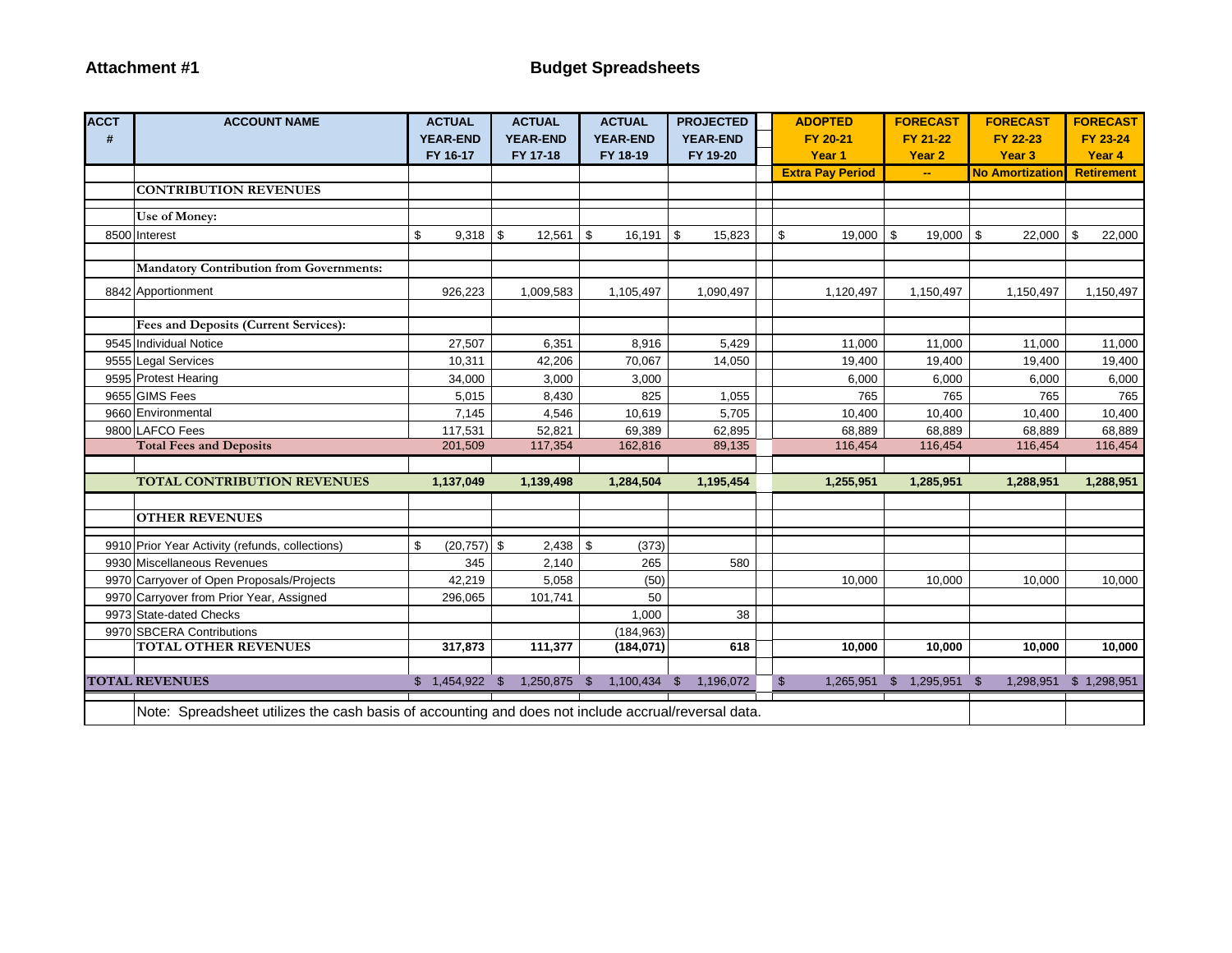# **Attachment #3 Salaries and Benefits Detail**

|      | <b>Account</b>                                                                                       | <b>Charge Measurement</b>                                                                                                                                                                                                                                                                           | <b>Rate Inc/Dec</b> |    | <b>Total</b>  |  |  |  |  |
|------|------------------------------------------------------------------------------------------------------|-----------------------------------------------------------------------------------------------------------------------------------------------------------------------------------------------------------------------------------------------------------------------------------------------------|---------------------|----|---------------|--|--|--|--|
| 1010 | <b>Earnable Compensation</b>                                                                         | Per Salary Schedule                                                                                                                                                                                                                                                                                 | Increasing 5.1%     |    | \$ 507,971.67 |  |  |  |  |
|      | COLA.                                                                                                | Includes step increases (3 employees), 2% longevity pay for those with 15 yrs (3 employees), & leave cashouts. No                                                                                                                                                                                   |                     |    |               |  |  |  |  |
| 1030 | <b>Auto &amp; Phone Allowances</b>                                                                   | Auto Allowance (\$300 per pay period)                                                                                                                                                                                                                                                               |                     | \$ | 9,485.00      |  |  |  |  |
|      |                                                                                                      | Mobile Phone Allowance (\$50 per pay period)                                                                                                                                                                                                                                                        |                     |    |               |  |  |  |  |
|      | Executive Officer auto and phone allowances, per Benefit Plan.                                       |                                                                                                                                                                                                                                                                                                     |                     |    |               |  |  |  |  |
| 1110 | <b>General Member Retirement</b>                                                                     | Tier 1 (35.76%)                                                                                                                                                                                                                                                                                     | Decreasing 5.9%     | \$ | 183,250.84    |  |  |  |  |
|      |                                                                                                      | Tier 2 (33.24%)                                                                                                                                                                                                                                                                                     | Decreasing 6.7%     |    |               |  |  |  |  |
|      |                                                                                                      | Contributions to retirement plan. Per SBCERA and Retirement Board adpoted rates.                                                                                                                                                                                                                    |                     |    |               |  |  |  |  |
| 1130 | <b>Survivors Benefits</b>                                                                            | \$1.35 per pay period per employee                                                                                                                                                                                                                                                                  |                     | \$ | 182.93        |  |  |  |  |
|      |                                                                                                      | The survivor benefit is provided by SBCERA in lieu of Social Security's death benefits since members do not participate                                                                                                                                                                             |                     |    |               |  |  |  |  |
|      | in Social Security. General members pay a contribution each pay period to fund this benefit.         |                                                                                                                                                                                                                                                                                                     |                     |    |               |  |  |  |  |
| 1200 | <b>Medical Premium Subsidy</b>                                                                       | \$529.94 per period (employee +2): 2 employees                                                                                                                                                                                                                                                      | --                  | \$ | 55,860.42     |  |  |  |  |
|      |                                                                                                      | \$379.03 per period (employee +1): 2 employees                                                                                                                                                                                                                                                      | ÷.                  |    |               |  |  |  |  |
|      |                                                                                                      | \$243.33 per period (employee +0): 1 employee                                                                                                                                                                                                                                                       | -−                  |    |               |  |  |  |  |
|      | A subsidy is provided to offset employee medical premiums.                                           |                                                                                                                                                                                                                                                                                                     |                     |    |               |  |  |  |  |
| 1205 | <b>Long-Term Disability</b>                                                                          | 0.24% of Base Pay                                                                                                                                                                                                                                                                                   |                     | \$ | 1,184.46      |  |  |  |  |
|      | Long-term disability insurance.                                                                      |                                                                                                                                                                                                                                                                                                     |                     |    |               |  |  |  |  |
| 1207 | <b>Vision Insurance</b>                                                                              | \$5.99 per employee per period                                                                                                                                                                                                                                                                      | --                  | \$ | 811.65        |  |  |  |  |
|      | Vision insurance.                                                                                    |                                                                                                                                                                                                                                                                                                     |                     |    |               |  |  |  |  |
| 1215 | <b>Dental Insurance Subsidy</b>                                                                      | \$9.46 per employee per period                                                                                                                                                                                                                                                                      |                     | \$ | 1,281.83      |  |  |  |  |
|      | A subsidy is provided to offset employee dental premiums.                                            |                                                                                                                                                                                                                                                                                                     |                     |    |               |  |  |  |  |
| 1222 | <b>Short-Term Disability</b>                                                                         | Short-term disability insurance (1.18% of Base Pay)                                                                                                                                                                                                                                                 | Ξ.                  | \$ | 6,071.54      |  |  |  |  |
|      |                                                                                                      | FMLA program charge (\$1.83 per employee per period)                                                                                                                                                                                                                                                | -−                  |    |               |  |  |  |  |
|      | Short-term disability insurance & admin cost for family medical leave.                               |                                                                                                                                                                                                                                                                                                     |                     |    |               |  |  |  |  |
| 1225 | <b>Social Security Medicare</b>                                                                      | 1.412% of Earnable Compensation                                                                                                                                                                                                                                                                     | --                  | \$ | 6,169.86      |  |  |  |  |
|      |                                                                                                      | Contribution to Social Security Medicare for those entering after 1985 (4 employees).                                                                                                                                                                                                               |                     |    |               |  |  |  |  |
| 1235 | <b>Workers' Compensation</b>                                                                         | 1.07% of Base Pay                                                                                                                                                                                                                                                                                   | --                  | \$ | 5,265.90      |  |  |  |  |
|      |                                                                                                      | Purchased thorugh Special Districts Management Authority (SDRMA), a joint powers authority.                                                                                                                                                                                                         |                     |    |               |  |  |  |  |
| 1240 | <b>Life Insurance &amp; Med Trust Fund</b>                                                           | Life Insurance (\$1.75 per employee per period)                                                                                                                                                                                                                                                     | Decreasing 4.0%     | S  | 11,853.32     |  |  |  |  |
|      |                                                                                                      | Variable Life Insurance (\$1,059 for 3 employees)                                                                                                                                                                                                                                                   |                     |    |               |  |  |  |  |
|      |                                                                                                      | Retirement Medical Trust Fund (\$10,556 for 5 employees)                                                                                                                                                                                                                                            | Increasing 15.1%    |    |               |  |  |  |  |
| 1305 | service (5 employees). One employee becomes eligible this year.<br><b>Medical Reimbursement Plan</b> | (1) Life Insurance is a benefit for all employees. (2) Employees may purchase Varaible Life Insurance, which has an<br>employer contribution. (3) LAFCO contributes to a Retirement Medical Trust Fund for employees with over 5 years of<br>Medical Reimbursement (up to \$40 per employee/period) | $\overline{a}$      | \$ | 6,392.00      |  |  |  |  |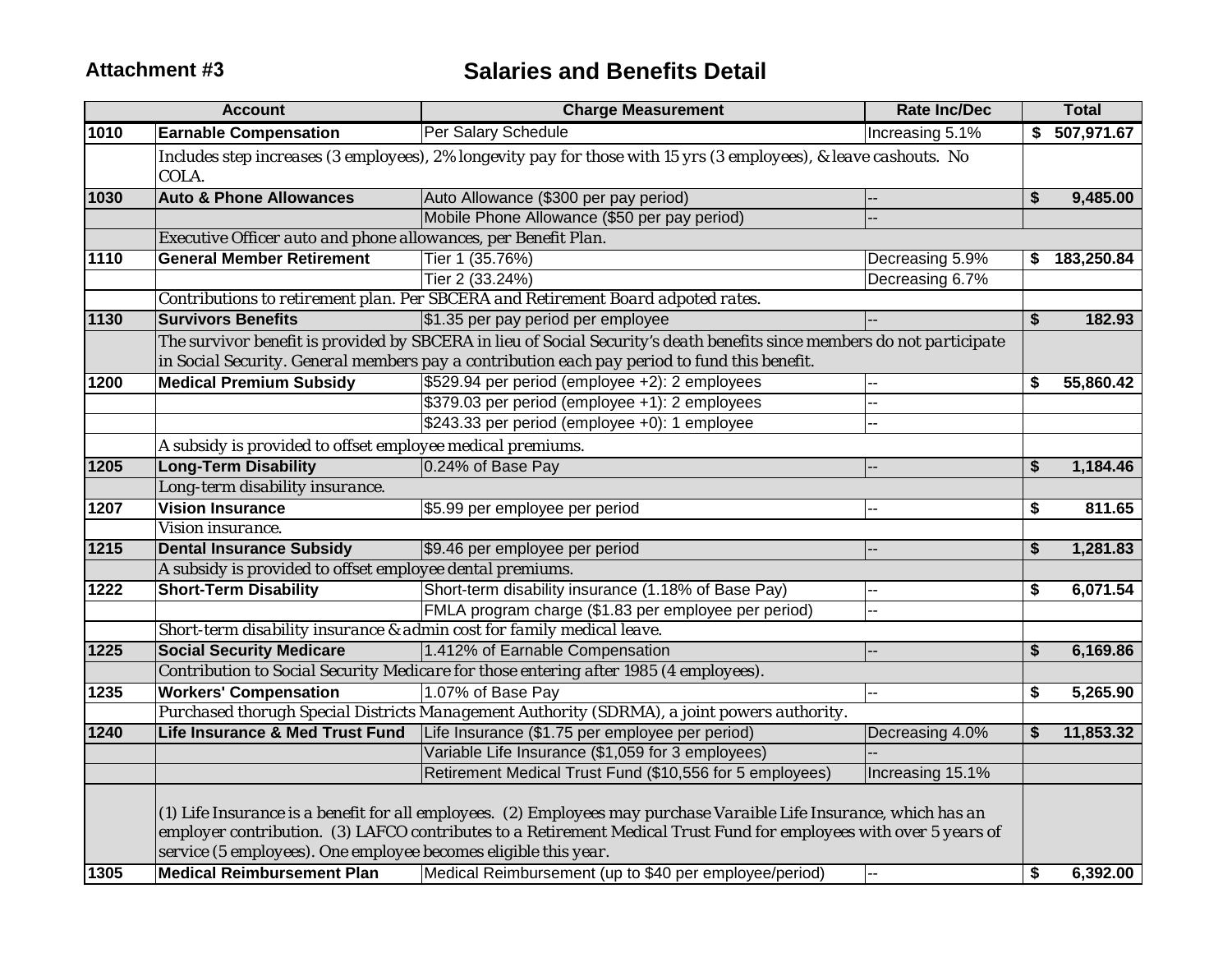#### **Attachment #3 Salaries and Benefits Detail**

|      | <b>Account</b>                     | <b>Charge Measurement</b>                                                                                            | Rate Inc/Dec | <b>Total</b> |
|------|------------------------------------|----------------------------------------------------------------------------------------------------------------------|--------------|--------------|
|      |                                    | Healthy Lifestyles (gym, \$324 per employee - 3)                                                                     | --           |              |
| 1314 | 457/401a Contribution              | 1% match for Executive Officer, 0.5% for all others                                                                  | $- -$        | 3,377.85     |
|      |                                    | LAFCO matches employee contributions to the 457 savings plan of the County up to 0.5% for Groups B and C, and 1%     |              |              |
|      | for Group A (Executive Officer).   |                                                                                                                      |              |              |
| 1315 | 401k Contribution                  | 8% match for Group A & B, 6% match for Group C                                                                       | --           | 39,481.88    |
|      |                                    | LAFCO matches employee contributions to the 401(k) savings plan of the County up to 8% for Groups A and B, and up to |              |              |
|      | 6% for Group C (Analyst-GIS).      |                                                                                                                      |              |              |
|      | <b>TOTAL SALARIES AND BENEFITS</b> |                                                                                                                      |              | 838.641.14   |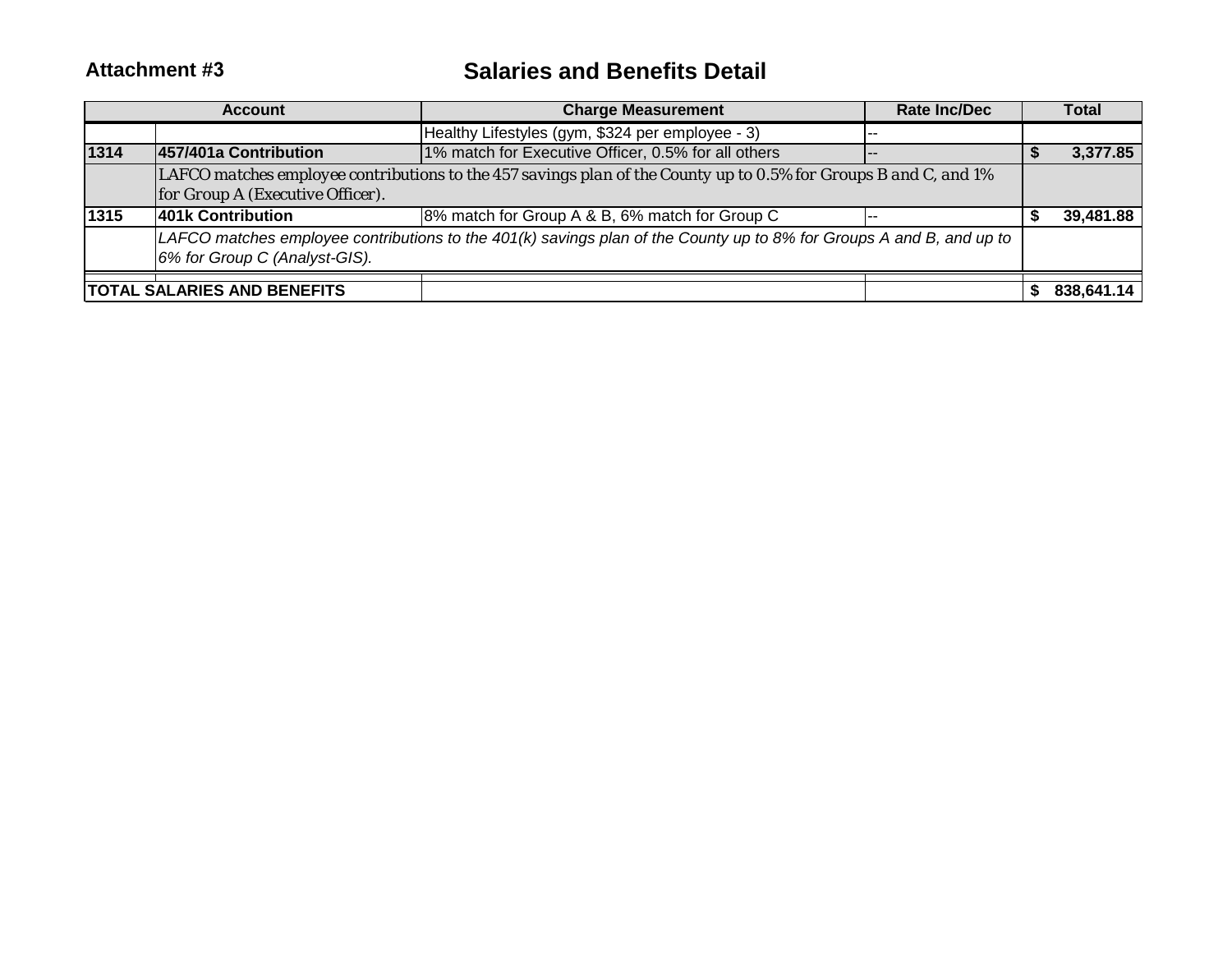|      | <b>Account</b>                                       | <b>Charge Measurement</b>                                                                                                                                                                          | <b>Increase/Decrease</b> | <b>Total</b>         |
|------|------------------------------------------------------|----------------------------------------------------------------------------------------------------------------------------------------------------------------------------------------------------|--------------------------|----------------------|
| 2031 | <b>Payroll System Services</b>                       | \$6.35 per payroll warrant (26), 5 employees                                                                                                                                                       | Decreasing 17%           | \$<br>825.50         |
|      |                                                      | Maintenance, support, and enhancements for County's payroll system and infrastructure.                                                                                                             |                          |                      |
| 2037 | <b>COMNET Charge</b>                                 | \$31.80 per line (9) per month                                                                                                                                                                     | Decreasing 2%            | \$<br>3,434.40       |
|      | Phone line. Includes support services.               |                                                                                                                                                                                                    |                          |                      |
| 2041 | <b>Outside Phone - Verizon</b>                       | \$700 per month                                                                                                                                                                                    |                          | \$<br>8,400.00       |
|      | Fiber optic data line from Verizon.                  |                                                                                                                                                                                                    |                          |                      |
| 2043 | <b>Electronic Equip. Maint.</b>                      | No activity                                                                                                                                                                                        |                          | \$<br>$\blacksquare$ |
|      | County ISD services for data line installation.      |                                                                                                                                                                                                    |                          |                      |
| 2075 | <b>Membership Dues</b>                               | CSDA: \$1,377                                                                                                                                                                                      |                          | \$<br>12,039.00      |
|      |                                                      | CALAFCO: \$10,662                                                                                                                                                                                  | Increasing 3%            |                      |
|      | Membership in Professional Associations.             |                                                                                                                                                                                                    |                          |                      |
| 2076 | <b>Tuition Reimbursement</b>                         | One employee at max reimbursement                                                                                                                                                                  | No change                | \$<br>1,000.00       |
|      |                                                      | Pursuant to the LAFCO Benefits Plan, employees can be reimbursed for up to \$1,000 for approved tuition,                                                                                           |                          |                      |
|      |                                                      | course/seminar or degree related expenses, and membership dues in professional organizations.                                                                                                      |                          |                      |
| 2080 | <b>Publications</b>                                  | CA Land Use & Planning Law: \$101.00                                                                                                                                                               |                          | \$<br>3,342.82       |
|      |                                                      | CA Annotated Code Books: \$218.08/month                                                                                                                                                            | Increasing 7%            |                      |
|      |                                                      | CA Planning & Development: \$222                                                                                                                                                                   |                          |                      |
|      |                                                      | County calendars: \$8.90 each (5)                                                                                                                                                                  |                          |                      |
|      |                                                      | Longtin's CA Land Use: \$78.60                                                                                                                                                                     |                          |                      |
|      |                                                      | CEQA desktop book: \$100.00                                                                                                                                                                        | --                       |                      |
|      |                                                      | Purchase or subscription to professional publications related to LAFCO study areas.                                                                                                                |                          |                      |
| 2085 | <b>Legal Notices</b>                                 | General paper: \$750 per hearing (6)                                                                                                                                                               |                          | \$<br>11,250.00      |
|      |                                                      | Local Paper: \$750 for 6 hearings                                                                                                                                                                  |                          |                      |
|      |                                                      | Protest hearing: \$750 per protest hearing (3)                                                                                                                                                     |                          |                      |
|      |                                                      | Legal and policy requirement for notices: hearing, protest hearing, public member vacancy, etc An eighth-page display                                                                              |                          |                      |
|      | individual landowner and/or registered voter notice. | ad in general newspapers is required for the countywide service reviews and when advertisement is authorized in-lieu of                                                                            |                          |                      |
| 2090 | <b>Building Expense</b>                              | HVAC: \$325 per quarter                                                                                                                                                                            |                          | \$<br>7,000.00       |
|      |                                                      | Janitorial: \$475 per month                                                                                                                                                                        |                          |                      |
|      | Ongoing maintenance of the staff office.             |                                                                                                                                                                                                    |                          |                      |
| 2115 | <b>Software</b>                                      | Laserfische archiving: \$1,313.00 annual                                                                                                                                                           |                          | \$<br>3,054.32       |
|      |                                                      | Microsoft licenses: \$1,741.32 annual                                                                                                                                                              |                          |                      |
|      |                                                      | Purchases, subscriptions, and updates of software and online programs, to include digital archiving software for LAFCO<br>to maintain its records in perpetuity per Government Code Section 56382. |                          |                      |
| 2125 | <b>Inventoriable Equipment</b>                       | No activity                                                                                                                                                                                        |                          |                      |
|      | Purchase of equipment with a value over \$5,000.     |                                                                                                                                                                                                    |                          |                      |
| 2180 | <b>Electricity</b>                                   | \$600 per month                                                                                                                                                                                    | Increasing 20%           | \$<br>7,200.00       |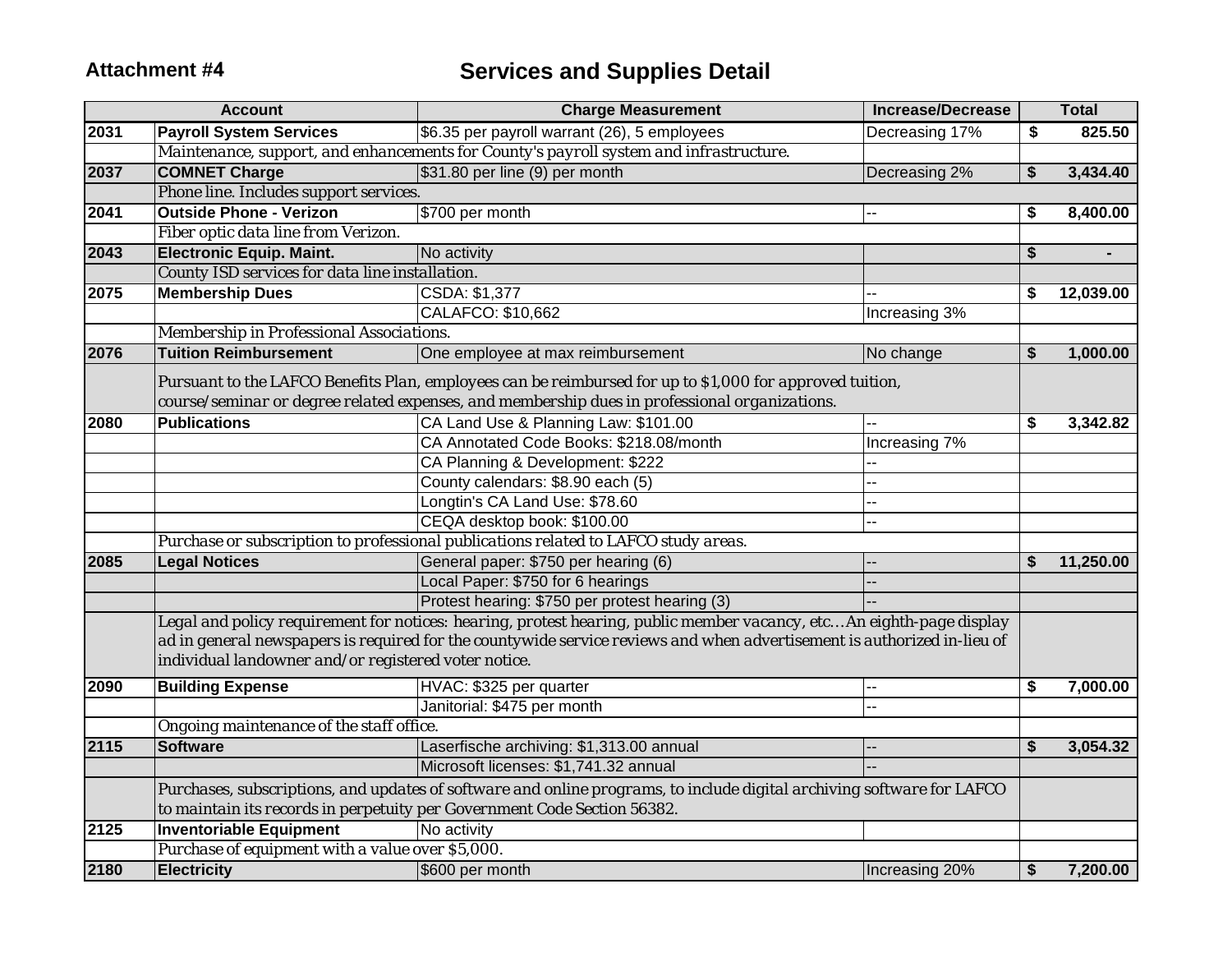|      | <b>Account</b>                                                                                                           | <b>Charge Measurement</b>                                                                                                   | <b>Increase/Decrease</b> |    | <b>Total</b>   |  |  |  |  |
|------|--------------------------------------------------------------------------------------------------------------------------|-----------------------------------------------------------------------------------------------------------------------------|--------------------------|----|----------------|--|--|--|--|
|      |                                                                                                                          | LAFCO is responsible for electicity payments while located at the train depot.                                              |                          |    |                |  |  |  |  |
| 2245 | <b>Other Insurance</b>                                                                                                   | $\overline{\$14,328}$ annual                                                                                                |                          | \$ | 14,238.00      |  |  |  |  |
|      |                                                                                                                          | Liability insurance (property, general, personal, employment, benefits, auto) errors and omissions, and employee            |                          |    |                |  |  |  |  |
|      |                                                                                                                          | dishonesty coverage. Purchased through the Special District Risk Management Authority (SDRMA).                              |                          |    |                |  |  |  |  |
| 2305 | <b>Office Expense</b>                                                                                                    | Petty Cash Reimbursement: \$250 per quarter                                                                                 |                          | \$ | 1,250.00       |  |  |  |  |
|      |                                                                                                                          | Paper shredding: \$50                                                                                                       |                          |    |                |  |  |  |  |
|      |                                                                                                                          | HP Printer cartriges: \$200                                                                                                 |                          |    |                |  |  |  |  |
|      |                                                                                                                          | Expenses to run the office such as office supplies and non-inventoriable items.                                             |                          |    |                |  |  |  |  |
| 2308 | <b>Credit Card Clearing</b>                                                                                              |                                                                                                                             |                          | \$ |                |  |  |  |  |
|      |                                                                                                                          | Clearing account for credit card issued to the Executive Officer. All charges post to this account temporarily with charges |                          |    |                |  |  |  |  |
|      | then transferred to the appropriate accounts.                                                                            |                                                                                                                             |                          |    |                |  |  |  |  |
| 2310 | <b>Postage</b>                                                                                                           | Months with hearings (6): \$400 per month                                                                                   | Decreasing 20%           | \$ | 5,316.00       |  |  |  |  |
|      |                                                                                                                          | Months with no hearings (6): \$200 per month                                                                                |                          |    |                |  |  |  |  |
|      |                                                                                                                          | Mail delivery: \$6.50 per stop (22 per month)                                                                               | Decreasing 31%           |    |                |  |  |  |  |
|      |                                                                                                                          | On avg. USPS rates increasing 10%. County mail handling increasing 18%. LAFCO implementing more digital                     |                          |    |                |  |  |  |  |
|      | circulation as cost savings, which reduce costs overall.                                                                 |                                                                                                                             |                          |    |                |  |  |  |  |
| 2315 | <b>Record Storage</b>                                                                                                    | \$70 per month                                                                                                              | Decreasing 7%            | \$ | 900.00         |  |  |  |  |
|      |                                                                                                                          | Off-site retention of records. Gov Code 56382 mandates LAFCO to maintain its records in perpetuity.                         |                          |    |                |  |  |  |  |
| 2323 | <b>Reproduction</b>                                                                                                      | No activity                                                                                                                 |                          | \$ |                |  |  |  |  |
|      |                                                                                                                          | Printing activity outside of the LAFCO office (County Printing Services, Kinkos, etc.).                                     |                          |    |                |  |  |  |  |
| 2335 | <b>Temp Services</b>                                                                                                     | No activity                                                                                                                 |                          | \$ | $\blacksquare$ |  |  |  |  |
|      | Use of temporary services for clerical support.                                                                          |                                                                                                                             |                          |    |                |  |  |  |  |
| 2400 | Legal                                                                                                                    |                                                                                                                             |                          | \$ | 30,870.00      |  |  |  |  |
|      |                                                                                                                          | Months with hearings (6): \$3,600 per month                                                                                 | Increasing 3.0%          |    |                |  |  |  |  |
|      |                                                                                                                          | Months with no hearings (6): \$1,500 per month                                                                              | Increasing 3.0%          |    |                |  |  |  |  |
|      |                                                                                                                          | Contract with Best, Best, and Krieger for general and special counsel. Costs related to a proposal are recoverable          |                          |    |                |  |  |  |  |
|      |                                                                                                                          | pursuant to Commission policy. Payments received for cost recovery are deposited into Revenue Account 9555.                 |                          |    |                |  |  |  |  |
|      |                                                                                                                          |                                                                                                                             |                          |    |                |  |  |  |  |
| 2405 | <b>Auditing</b>                                                                                                          | SBCERA costs for GASB 67 & 68: \$3,018                                                                                      |                          | \$ | 11,668.00      |  |  |  |  |
|      |                                                                                                                          | BB&K response: \$250                                                                                                        |                          |    |                |  |  |  |  |
|      |                                                                                                                          | Independent auditor: \$8,000                                                                                                | Increasing 5%            |    |                |  |  |  |  |
|      |                                                                                                                          | Contract with Davis Farr LLP for independent auditing services. SBCERA is required to determine the unfunded liability      |                          |    |                |  |  |  |  |
|      |                                                                                                                          | for its participants and by legislative action can charge for that requirement.                                             |                          |    |                |  |  |  |  |
|      |                                                                                                                          |                                                                                                                             |                          |    |                |  |  |  |  |
|      |                                                                                                                          |                                                                                                                             |                          |    |                |  |  |  |  |
| 2410 | <b>IT Infrastructure</b>                                                                                                 | \$117.21 per email address (6) per month                                                                                    | Decreasing 4%            | \$ | 8,439.12       |  |  |  |  |
|      | Support of computer/server systems, email, wide area network, internet access, IT security, virus protection, help desk, |                                                                                                                             |                          |    |                |  |  |  |  |
|      | and data center.                                                                                                         |                                                                                                                             |                          |    |                |  |  |  |  |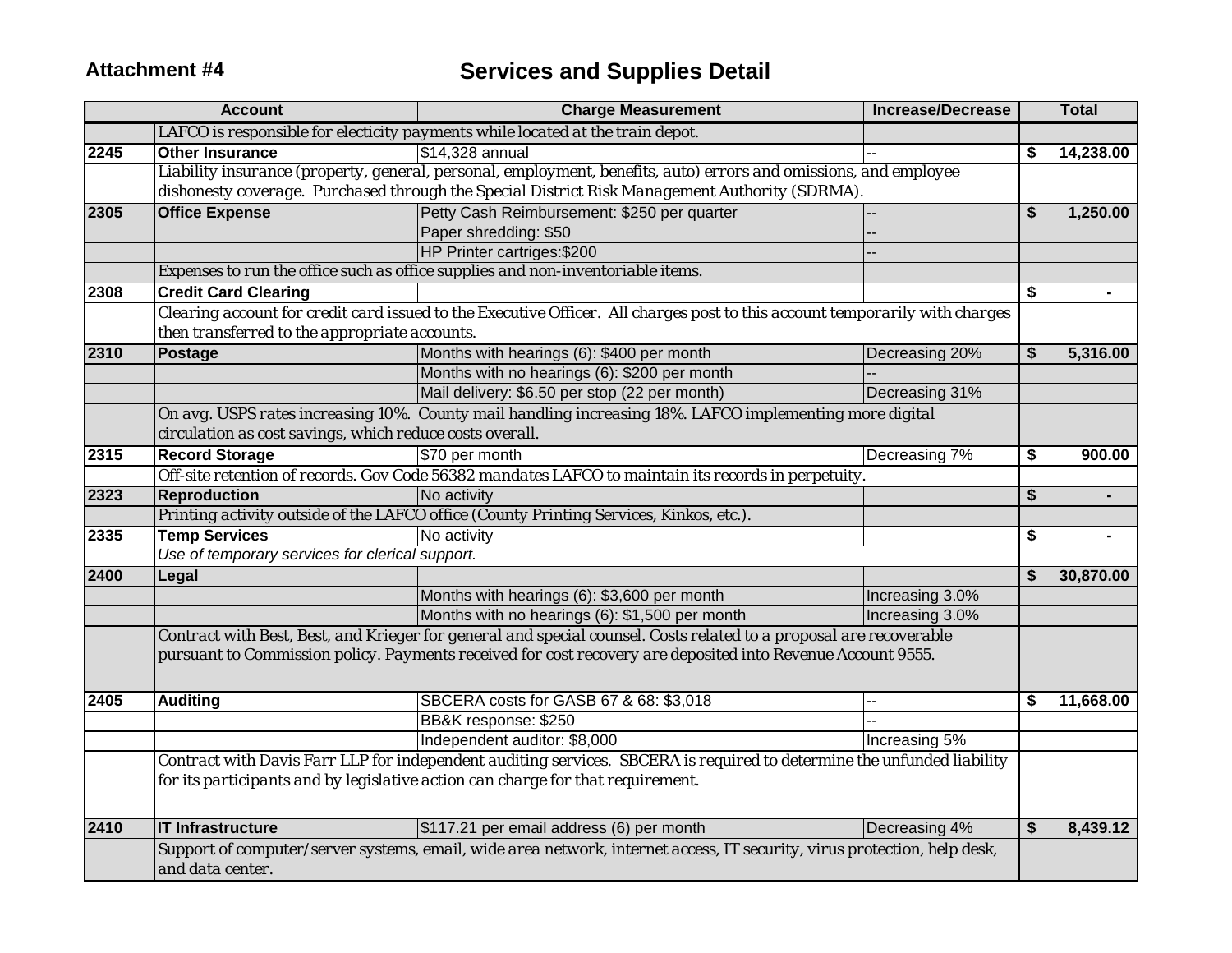|      | <b>Account</b>                                                    | <b>Charge Measurement</b>                                                                                                                                                                                                                                                                                                             | <b>Increase/Decrease</b> | <b>Total</b>    |
|------|-------------------------------------------------------------------|---------------------------------------------------------------------------------------------------------------------------------------------------------------------------------------------------------------------------------------------------------------------------------------------------------------------------------------|--------------------------|-----------------|
| 2414 | <b>Application Development Maint.</b>                             | Year 2: \$11,000 for migration of website to new architechture                                                                                                                                                                                                                                                                        |                          | \$              |
|      | County ISD services for upgrades to applications such as website. |                                                                                                                                                                                                                                                                                                                                       |                          |                 |
| 2415 | <b>COWCAP</b>                                                     | \$7,345 per County COWCAP publication                                                                                                                                                                                                                                                                                                 | Decreasing 45%           | \$<br>7,345.00  |
|      |                                                                   | The County Auditor charges for county-related costs incurred in the prior year.                                                                                                                                                                                                                                                       |                          |                 |
| 2416 | <b>Enterprise Printing</b>                                        | Per print impression, annual estimate                                                                                                                                                                                                                                                                                                 | ш.                       | \$<br>31.00     |
|      | Printing from County's enterprise server related to payroll.      |                                                                                                                                                                                                                                                                                                                                       |                          |                 |
| 2418 | <b>Enterprise Data Storage</b>                                    | \$704.72 per month, based on storage allocation                                                                                                                                                                                                                                                                                       | Anticipated to dec.      | \$<br>7,200.00  |
|      |                                                                   | High-speed enterprise data storage services, including data backup and recovery.                                                                                                                                                                                                                                                      | by $1/3$                 |                 |
| 2420 | <b>Wireless Device Access</b>                                     | \$23.83 per user per month                                                                                                                                                                                                                                                                                                            |                          | \$<br>285.96    |
|      | Phone sync to County email.                                       |                                                                                                                                                                                                                                                                                                                                       |                          |                 |
| 2421 | <b>Desktop Support Services</b>                                   | \$139.68 per computer (9) per month                                                                                                                                                                                                                                                                                                   | Increasing 4%            | \$<br>15,085.44 |
|      | County tech support & monitoring for computers and applications.  |                                                                                                                                                                                                                                                                                                                                       |                          |                 |
| 2424 | Environmental                                                     | Consultant work, per contracted rate, 11 proposals                                                                                                                                                                                                                                                                                    |                          | \$<br>10,600.00 |
|      |                                                                   | File with County Clerk, 14 actions, \$50 each                                                                                                                                                                                                                                                                                         |                          |                 |
|      |                                                                   | The Commission contracts with an independent consultant, Tom Dodson and Associates, for the environmental<br>assessment associated with its proposals. Most environmental consultant costs are billable under the Commission's<br>existing fee schedule. Payments received for cost recovery are deposited into Revenue Account 9660. |                          |                 |
| 2444 | <b>Security</b>                                                   | \$123 per quarter                                                                                                                                                                                                                                                                                                                     | Increasing 5%            | \$<br>492.00    |
|      | Maintain and monitor the security system.                         |                                                                                                                                                                                                                                                                                                                                       |                          |                 |
| 2445 | <b>Other Professional Services</b>                                | Surveyor proposal review: \$450 each proposal (14)                                                                                                                                                                                                                                                                                    |                          | \$<br>34,161.40 |
|      |                                                                   | Commissioner stipend: \$200 per hearing (6)                                                                                                                                                                                                                                                                                           |                          |                 |
|      |                                                                   | ROV: \$100.60 per hour (14)                                                                                                                                                                                                                                                                                                           |                          |                 |
|      |                                                                   | Bob Aldrich for staffing: \$75/hr for 0 hours                                                                                                                                                                                                                                                                                         |                          |                 |
|      |                                                                   | County processing of quarterly taxes: \$1,000/quarter                                                                                                                                                                                                                                                                                 |                          |                 |
|      |                                                                   | County work on apportionment: \$5,6866                                                                                                                                                                                                                                                                                                |                          |                 |
|      |                                                                   | Video recording of hearings: \$360 per hearing (6)                                                                                                                                                                                                                                                                                    |                          |                 |
|      |                                                                   | Commissioner stipend for SoCal LAFCO: \$200 per mtg. (4)                                                                                                                                                                                                                                                                              |                          |                 |
|      |                                                                   | Governance Training: LAFCO 101 (incidentals of \$427)                                                                                                                                                                                                                                                                                 | Charge eliminated        |                 |
|      | training will include one course: LAFCO 101.                      | This account is for outside services to assist in processing applications and service reviews as well as conducting<br>Commision hearings. Staffing support from Bob Aldrich will correspond with proposal activity levels. Governance                                                                                                |                          |                 |
| 2449 | <b>Outside Legal</b>                                              | Per special counsel rate                                                                                                                                                                                                                                                                                                              |                          | \$              |
|      |                                                                   | Legal services conducted through special contract for either litigation or when a conflict of interest waiver is not granted.<br>For proposals not initiated by the Commission, the applicant agrees to indemnify the Commission against legal costs.<br>Payments received for cost recovery are deposited into Revenue Account 9660. |                          |                 |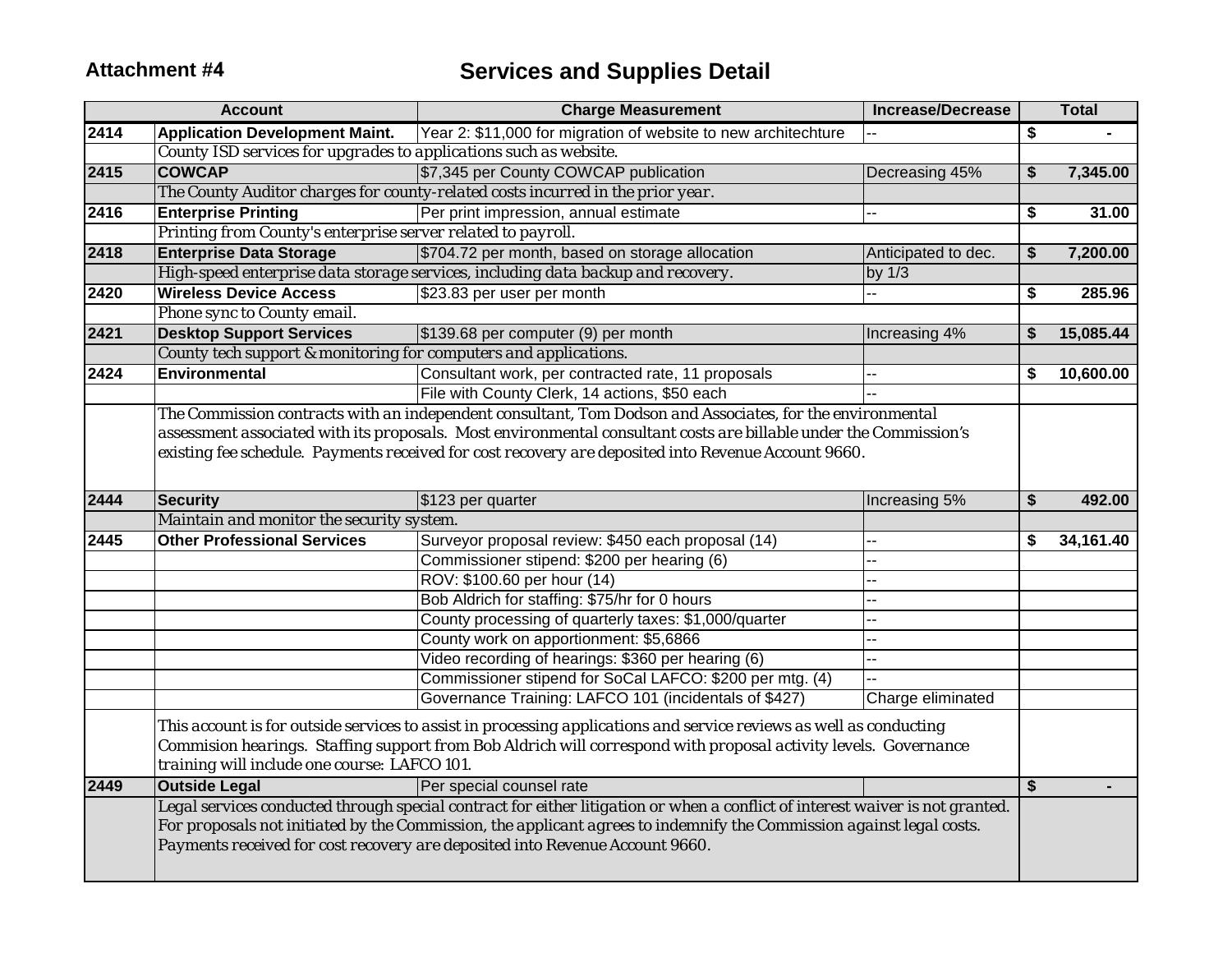|      | <b>Account</b>                                               | <b>Charge Measurement</b>                                                                                             | <b>Increase/Decrease</b> | <b>Total</b>     |
|------|--------------------------------------------------------------|-----------------------------------------------------------------------------------------------------------------------|--------------------------|------------------|
| 2450 | <b>System Development</b>                                    | per County rate schedule                                                                                              |                          | \$               |
|      |                                                              | County support to develop new software programs or systems. None anticiapted.                                         |                          |                  |
| 2460 | <b>GIMS</b>                                                  | Aerial Imagery \$1,000 per user (3)                                                                                   |                          | \$<br>16,500.00  |
|      |                                                              | Street Network Subscription: \$10,500 flat fee                                                                        | --                       |                  |
|      |                                                              | ArcMap Desktop - GIMS license: \$1,000 per user                                                                       |                          |                  |
|      |                                                              | Generation & maintenance of digitized maps & aerial images, access to County's parcel & street layers.                |                          |                  |
| 2895 | Copier                                                       | \$425 per month                                                                                                       | Increasing 6%            | \$<br>5,100.00   |
|      | LAFCO implementing more digital circulation as cost savings. |                                                                                                                       |                          |                  |
| 2905 | Rent                                                         | Hearing Chambers: \$405 per hearing (6)                                                                               |                          | \$<br>101,200.69 |
|      |                                                              | Amortization Payment: \$8,448.33 quarterly                                                                            |                          |                  |
|      |                                                              | Office Lease & Common Area Expense: \$16,244 quarterly                                                                | Increasing 3%            |                  |
|      |                                                              | Use of Norton Conference Center for hearings, amortizing the renovations of the staff office for 60 monthly payments, |                          |                  |
|      |                                                              | and office lease with assocaited costs for common area expenses such as security, landscaping, lighting, etc.         |                          |                  |
|      |                                                              |                                                                                                                       |                          |                  |
| 2940 | <b>Private Mileage</b>                                       | ESRI Conference San Diego, 1 staff: \$132                                                                             |                          | \$<br>4,632.10   |
|      |                                                              | Employee travel, misc.: \$55                                                                                          | --                       |                  |
|      |                                                              | CALAFCO Conf. Monterey, 6 cars                                                                                        | -−                       |                  |
|      |                                                              | CALAFCO Staff Workshop Orange, 1 auto: \$440                                                                          | --                       |                  |
|      |                                                              | Commissioner So Cal participation, 4 trips: \$220                                                                     | --                       |                  |
|      |                                                              | Commissioner Hearings (6): \$2,502.50                                                                                 | --                       |                  |
|      |                                                              | Commissioners and staff private auto mileage at the IRS rate, excluding the Executive Officer.                        |                          |                  |
| 2941 | <b>Conference/Training</b>                                   | CALAFCO Staff Workshop Orange: \$360 each (2)                                                                         |                          | \$<br>4,710.00   |
|      |                                                              | CALAFCO Conference Monterey \$570 each (7)                                                                            |                          |                  |
|      |                                                              | The CALAFCO Staff Workshop will be held in Orange, with 2 staff budgeted.                                             |                          |                  |
|      |                                                              | The CALAFCO Conference will be held in Sacramento, with 5 Commissioners and 2 staff budgeted.                         |                          |                  |
| 2942 | <b>Hotel</b>                                                 | CALAFCO/So Cal participation: \$200 per night (1)                                                                     |                          | \$<br>7,610.00   |
|      |                                                              | ESRI Conference San Diego: \$300/night, 1 staff, 3 nights                                                             | --                       |                  |
|      |                                                              | CALAFCO Conf. Mont., \$250/night, 7 people, 3 nights                                                                  | --                       |                  |
|      |                                                              | CALAFCO Staff Work. Orange: \$210/night, 2 staff, 3 nights                                                            | -−                       |                  |
|      | Hotel charges for Commissioners and staff on LAFCO business. |                                                                                                                       |                          |                  |
| 2943 | <b>Meals</b>                                                 | Staff travel: \$50                                                                                                    | --                       | \$<br>1,100.00   |
|      |                                                              | ESRI Conference San Diego: \$50/day, 1 staff, 3 days                                                                  | --                       |                  |
|      |                                                              | CALAFCO Conference Monterey \$350 for 7 people                                                                        | --                       |                  |
|      |                                                              | CALAFCO Staff Workshop Orange: \$50 for 2 staff                                                                       |                          |                  |
|      |                                                              | So Cal participation - Staff: \$50/trip (4)                                                                           |                          |                  |
|      |                                                              | So Cal participation - Commissioner: \$50/trip (2)                                                                    | --                       |                  |
|      |                                                              | Meal charges for Commissioners and staff on LAFCO business. Per diem max \$50/day.                                    |                          |                  |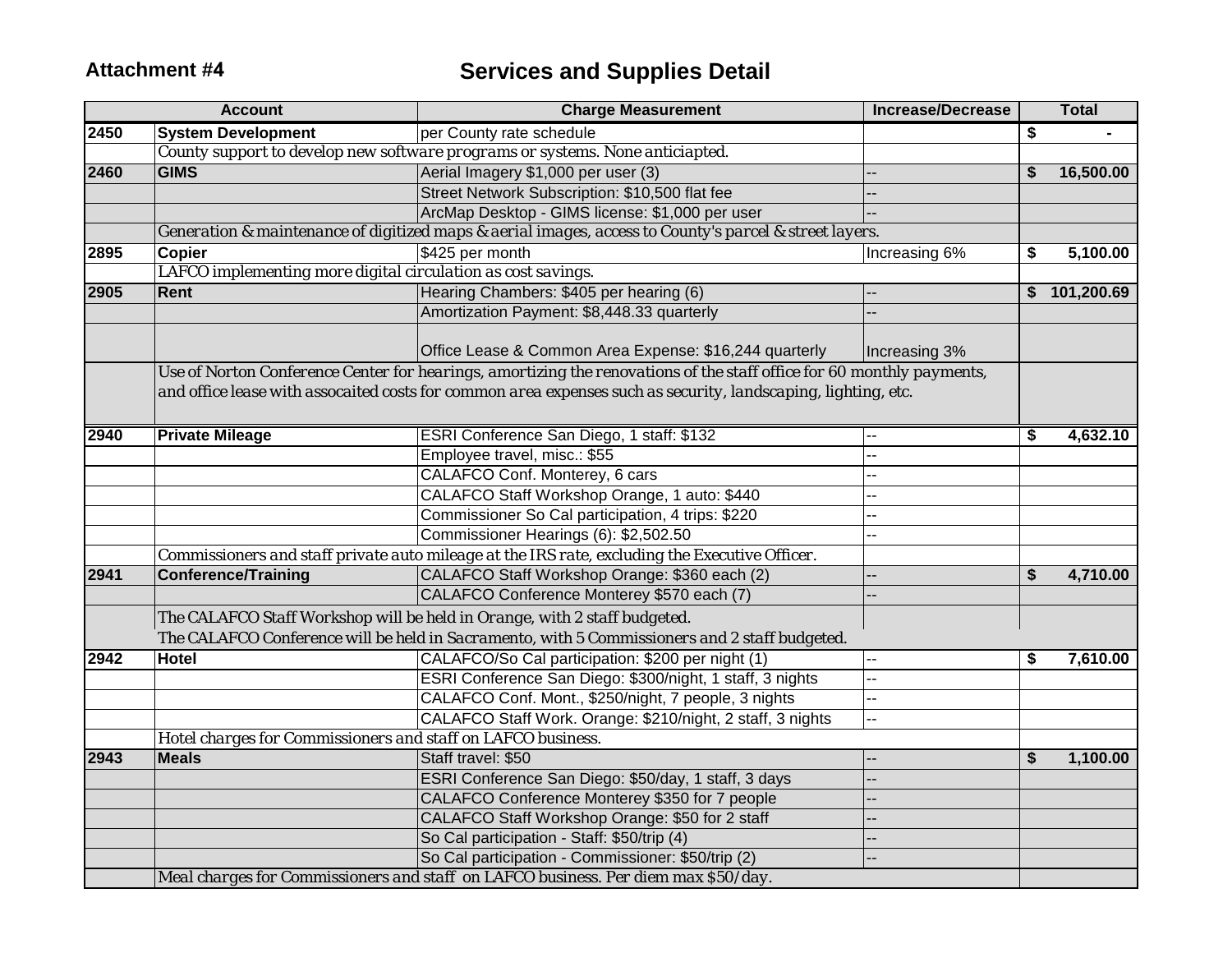|      | <b>Account</b>                                                   | <b>Charge Measurement</b>                    | <b>Increase/Decrease</b> | <b>Total</b> |
|------|------------------------------------------------------------------|----------------------------------------------|--------------------------|--------------|
| 2944 | <b>Car Rental</b>                                                | No activity                                  |                          |              |
|      | Car rental by Commissioners or staff.                            |                                              |                          |              |
| 2945 | <b>Air Travel</b>                                                | CALAFCO participation: \$200/trip (4)        |                          | 800.00       |
|      |                                                                  |                                              |                          |              |
|      | Airfare on Southwest Airlines for approved travel to Sacramento. |                                              |                          |              |
| 2946 | <b>Other Travel</b>                                              | CALAFCO participation: \$75/trip (4)         |                          | 300.00       |
|      |                                                                  |                                              |                          |              |
|      | Miscellaneous travel charges such as parking and taxi charges.   |                                              |                          |              |
| 5012 | <b>Staples Office Supply</b>                                     | \$300 per month utilizing County's contract. |                          | 3,600.00     |
|      | <b>TOTAL SERVICES AND SUPPLIES</b>                               |                                              |                          | 350,980.75   |